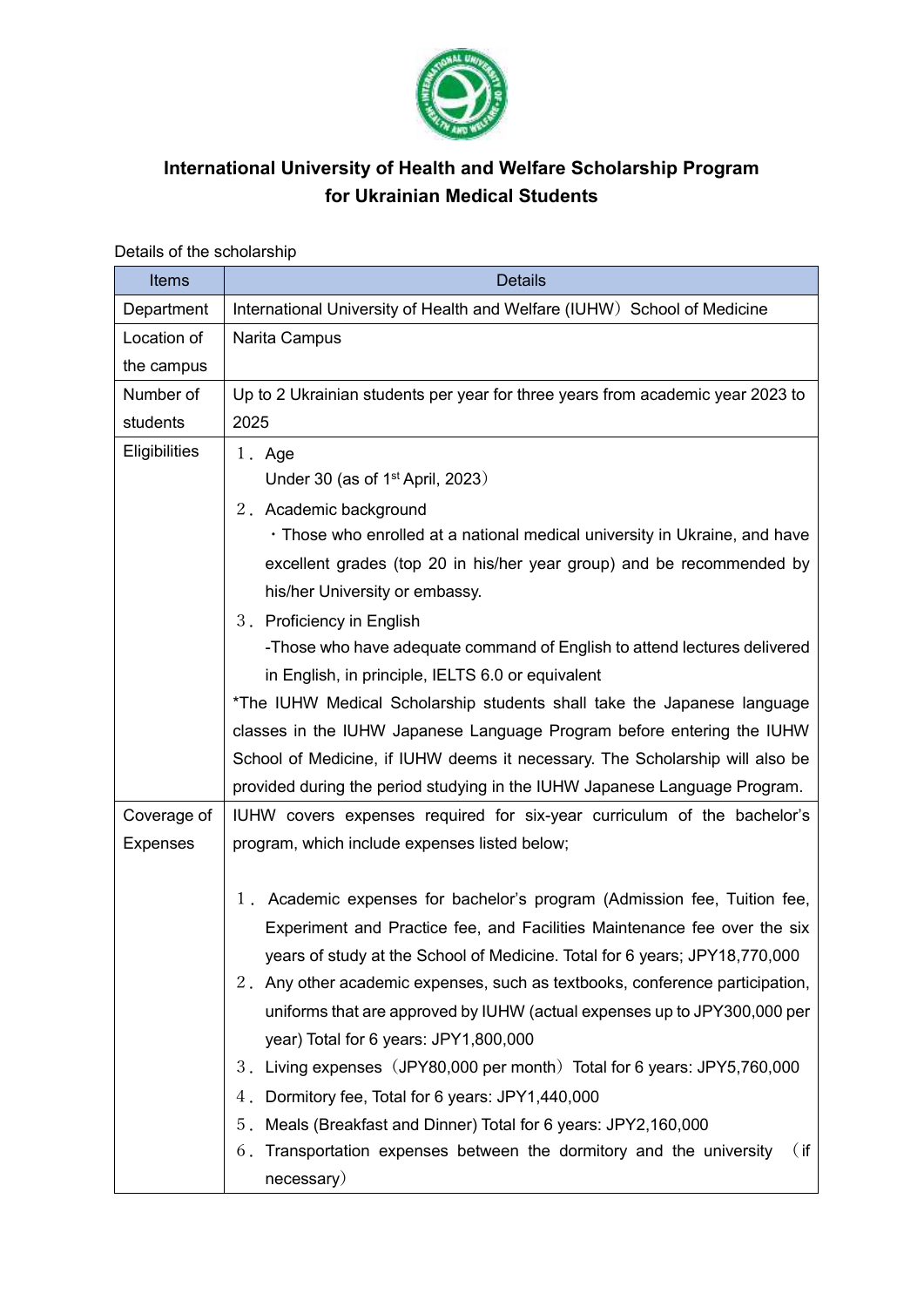

|             | Grand Total Scholarship for 6 years per person: JPY29,930,000                 |
|-------------|-------------------------------------------------------------------------------|
|             | *Travelling expenses to and from Japan are not included in the scholarship.   |
|             | *The living expenses during the period studying in the IUHW Japanese Language |
|             | Program is JPY40,000 per month.                                               |
| Obligations | None                                                                          |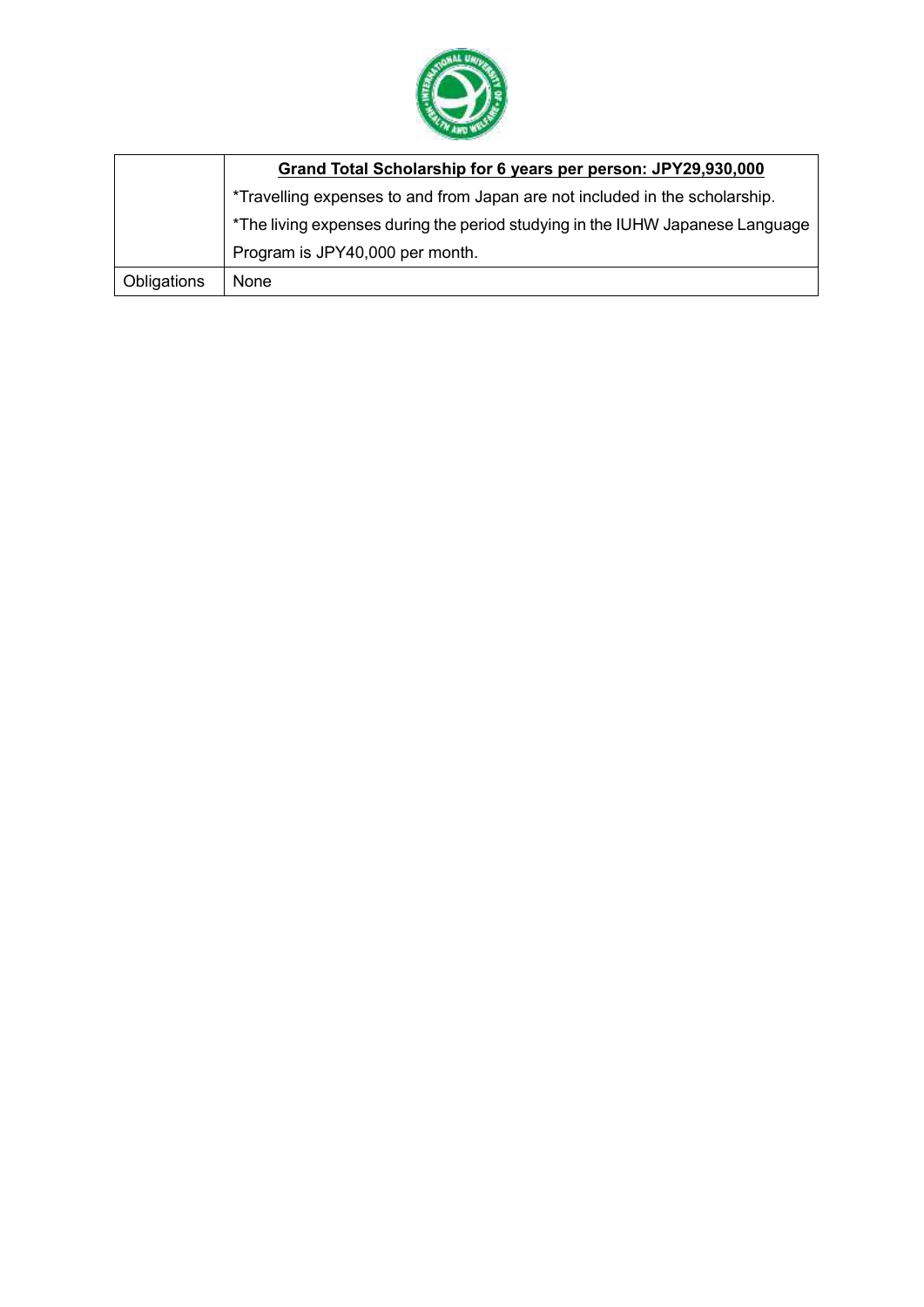

## **International University of Health and Welfare Scholarship Program for Ukrainian Students**

## Details of the scholarship

| <b>Items</b>         | <b>Details</b>                                                                          |
|----------------------|-----------------------------------------------------------------------------------------|
| Departments          | One of the following departments of Narita School of Nursing or Narita School of Health |
|                      | Sciences, International University of Health and Welfare (IUHW)                         |
|                      |                                                                                         |
|                      | <b>Department of Nursing</b><br>1.                                                      |
|                      | Department of Physical Therapy<br>2.                                                    |
|                      | 3.<br>Department of Occupational Therapy                                                |
|                      | Department of Speech and Hearing Sciences<br>4.                                         |
|                      | Department of Radiological Sciences<br>5.                                               |
|                      | 6.<br>Department of Medical Technology and Sciences                                     |
| Location of          | Narita Campus                                                                           |
| the campus           |                                                                                         |
| Number of            | Up to 10 Ukrainian students per year for three years from academic year 2023 to 2025    |
| students             |                                                                                         |
| <b>Eligibilities</b> | Age: Under 30 (as of 1 <sup>st</sup> April, 2023)<br>1.                                 |
|                      | Academic background: High school graduate or higher<br>2.                               |
|                      | Proficiency in Japanese Language:<br>3.                                                 |
|                      | JLPT (Japanese-Language Proficiency Test) N2 Grade or equivalent                        |
|                      | The IUHW Scholarship students shall take the Japanese language classes in the           |
|                      | IUHW Japanese Language Program before entering the IUHW School of Nursing or            |
|                      | School of Health Sciences, if IUHW deems it necessary. The Scholarship will also be     |
|                      | provided during the period studying in the IUHW Japanese Language Program.              |
| Coverage of          | IUHW covers expenses required for four -year curriculum of the bachelor's program,      |
| expenses             | which include expenses listed below.                                                    |
|                      |                                                                                         |
|                      | 1. Academic expenses for bachelor's program (Admission fee, Tuition fee,                |
|                      | Experiment and Practice fee, and Facilities Maintenance fee over the four years         |
|                      | of study at each department. Total for 4 years; JPY6,320,000                            |
|                      | 2. Any other academic expenses, such as textbooks, conference participation,            |
|                      | uniforms that are approved by IUHW (actual expenses up to JPY200,000 per                |
|                      | year) Total for 4 years: JPY800,000                                                     |
|                      | 3. Living expenses (JPY60,000 per month) Total for 4 years: JPY2,880,000                |
|                      | 4. Dormitory fee, Total for 4 years: JPY960,000                                         |